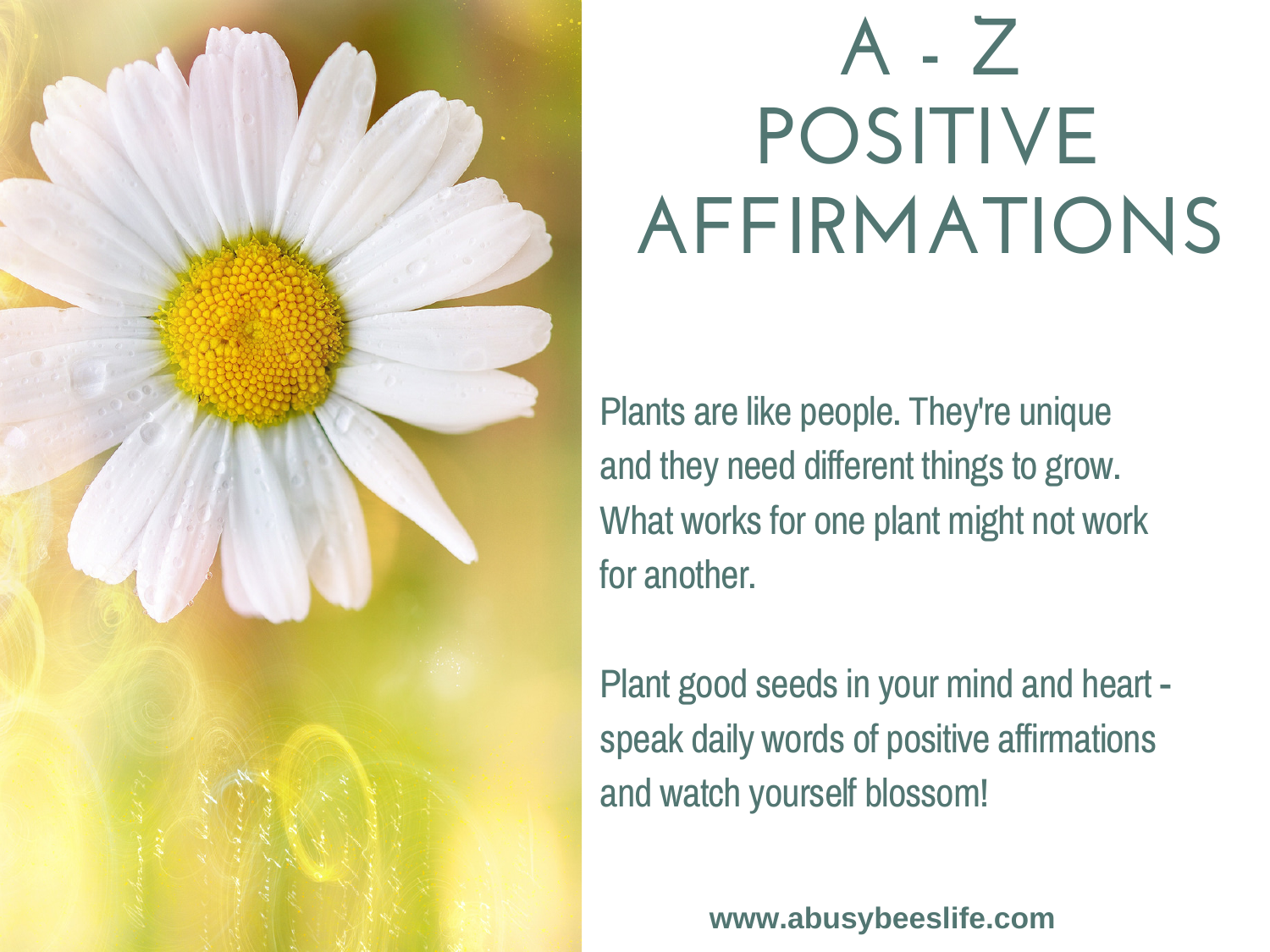Accept Yourself – This is who you are

Be emotionally honest – Stand by your truth

Consciously change your mental attitude – With positive affirmations

Detox your life of toxic people – You will be better off for it

Empower yourself – Make this a daily habit

Forgive yourself – Mistakes are where they should be (in the past)

Guidance – Seek it from those who love you

Hold on to the positives – Let go of the negatives

Intentions are good – Make it an intention to have a good day

Just enjoy the moment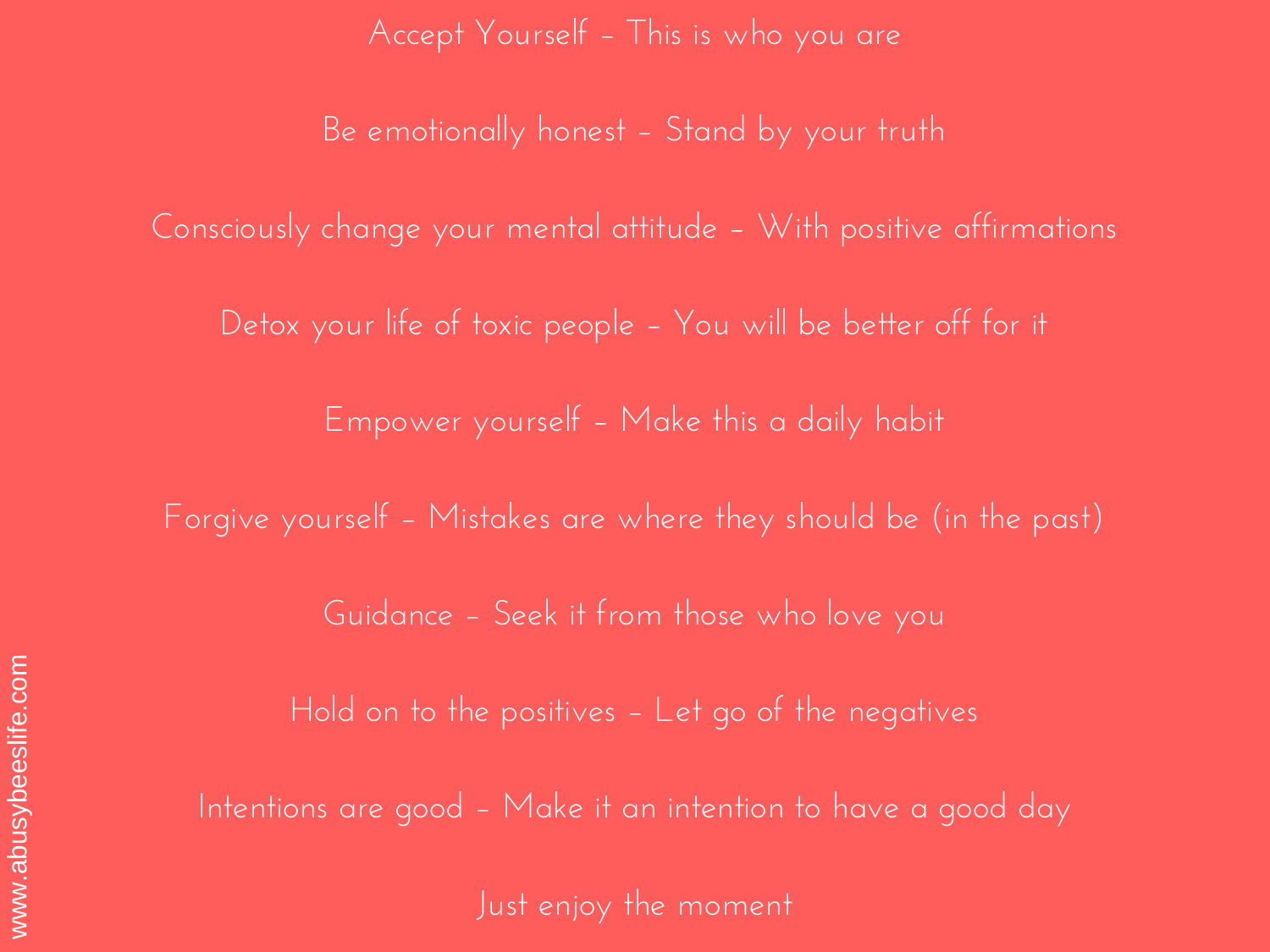Keep going – You will get through it

Love yourself – Do something nice for yourself every single day

Motivate - Both yourself and others

Never - Allow others to put you down

Optimism is key to remaining happy

Positive Thoughts - Will give you daily encouragement and motivation

Question Yourself - Are you still moving on the path you want to be on?

Remember - You will fall, but getting back up is what counts

Stay Strong - You have more inner strength than you know

Tell Yourself To Keep Going